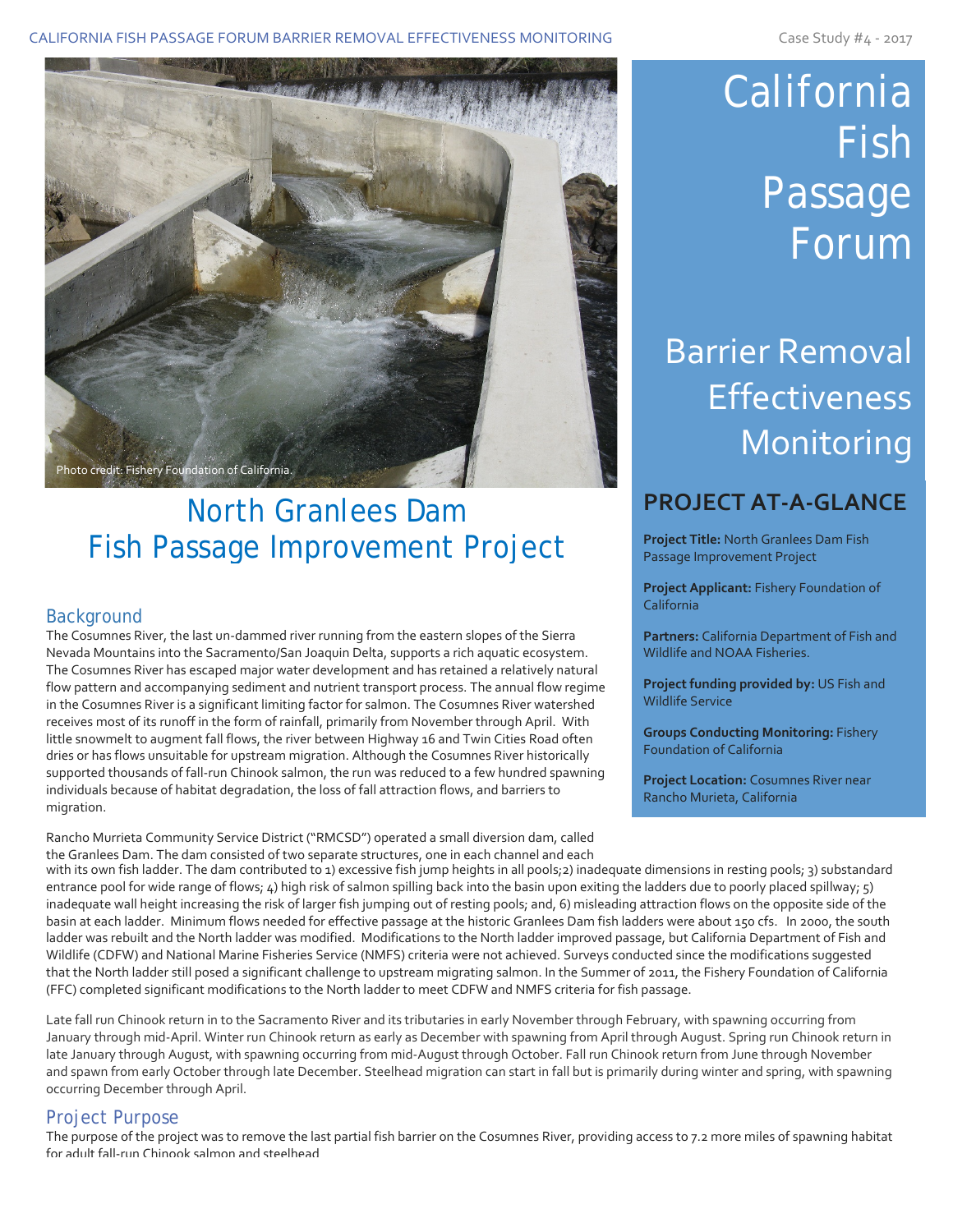#### Monitoring Timeline

Monitoring in the Fall/Winter following construction did not yield any meaningful results as the river did not connect until late winter, which was after the fall-run Chinook salmon run was finished. Trevor Kennedy of the Fishery Foundation of America has been monitoring salmon on the Cosumnes Rivers since 1998, and intends to continue monitoring on the river. In addition, the Anadromous Restoration Program has been monitoring fish populations on the Cosumnes River since 2009, and plans to continue monitoring for an additional two years.

#### Monitoring Purpose

Monitoring was conducted to determine the presence and distribution of anadromous fish in the Cosumnes River after fish passage barrier remediation. In addition, monitoring this project will also provide information on how long it takes salmon to migrate past this structure compared to pre-project conditions.

#### Monitoring Methods

The FFC installed a VAKI River watcher camera and fish counting station at the upstream outlet of the modified ladder for the entire migration period.

#### Monitoring Results

Salmon were not observed in the ladder until the Fall of 2012. The Riverwatcher system and camera documented over 400 adult Chinook and 6 adult steelhead that migrated through the ladder between mid-August and early January. Point observations by FFC staff suggest that average ascent times for the modified ladder were about 15 minutes compared to just under two hours prior to modifications. Additional monitoring is planned for future years, depending on additional funding availability (not associated with the funding initially provided for the fish passage improvement project).

Figure 1. Map showing location of Granlees dam project